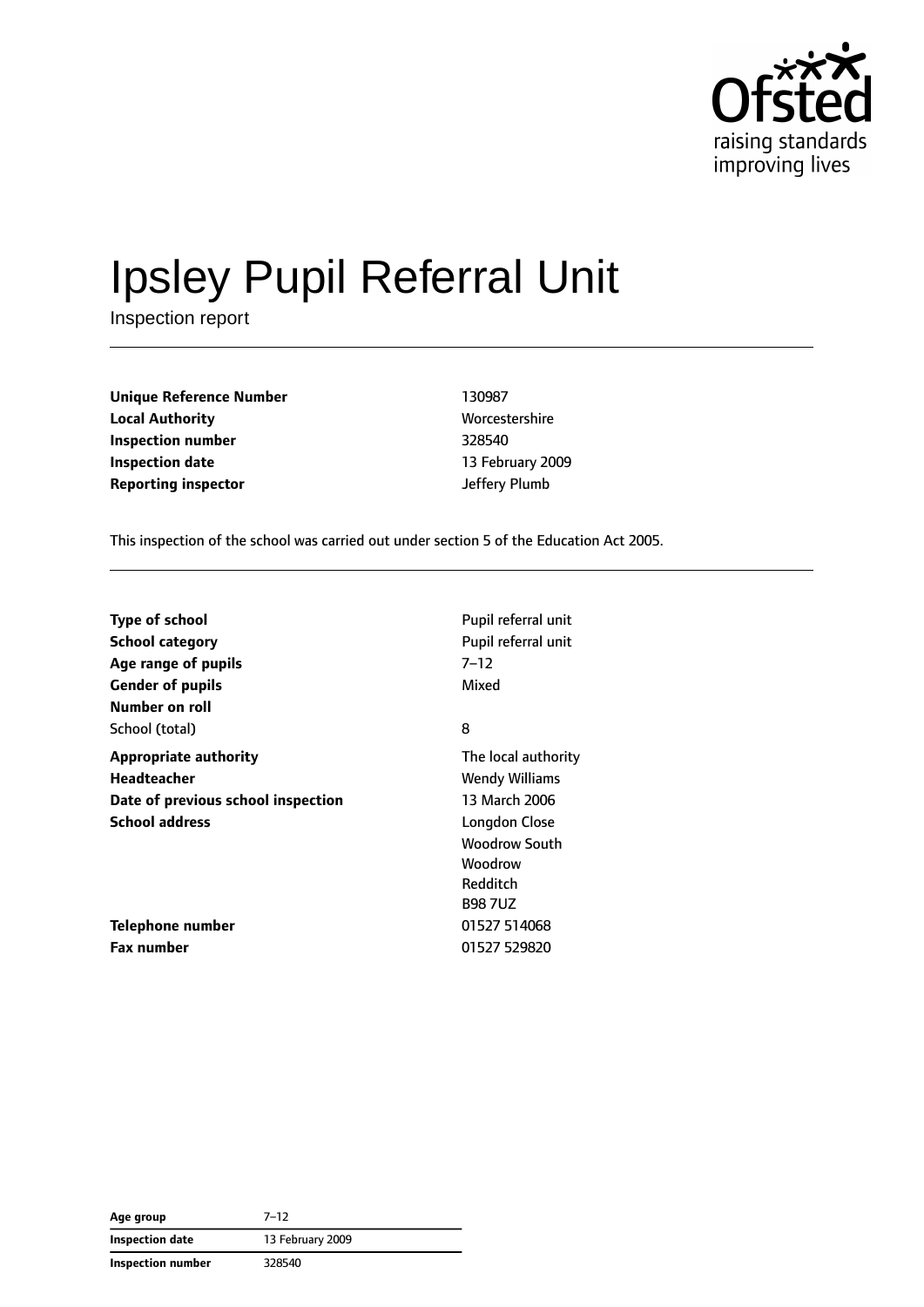.

<sup>©</sup> Crown copyright 2009

Website: www.ofsted.gov.uk

This document may be reproduced in whole or in part for non-commercial educational purposes, provided that the information quoted is reproduced without adaptation and the source and date of publication are stated.

Further copies of this report are obtainable from the school. Under the Education Act 2005, the school must provide a copy of this report free of charge to certain categories of people. A charge not exceeding the full cost of reproduction may be made for any other copies supplied.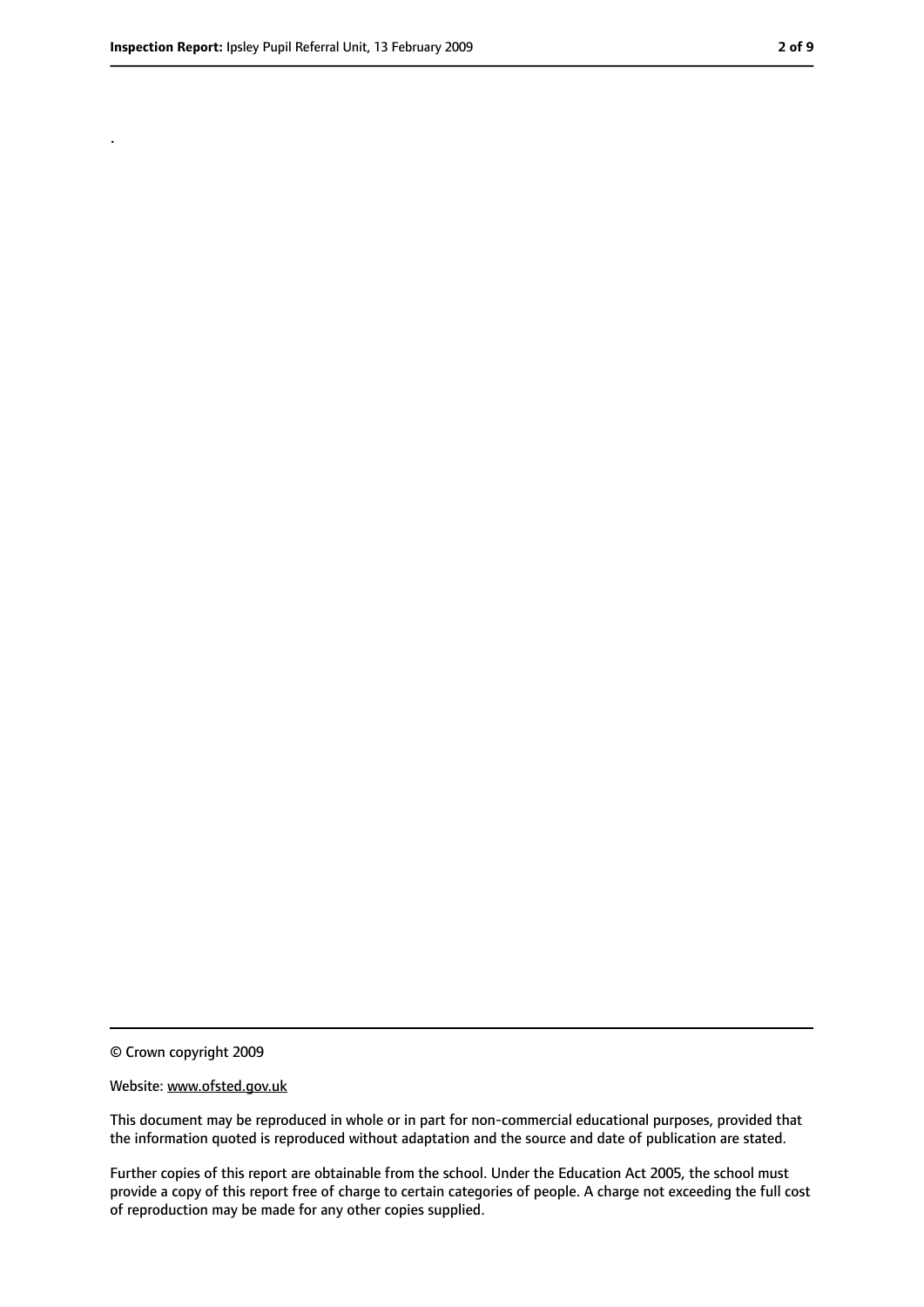## **Introduction**

The inspection was carried out by one Additional Inspector. The inspector evaluated the progress pupils make in literacy and numeracy; the use of assessment data to track pupils' progress and set targets to raise their academic achievement; the success of raising pupils' spiritual awareness; the centre's strategy to promote community cohesion; and whether or not there has been sufficient improvement since the last inspection. The inspector gathered evidence from lesson observations, scrutiny of pupils' work, assessment data, interviews and documents. Other aspects of the centre's work were not investigated in detail, but the inspector found no evidence to suggest that the centre's own assessments, as given in its self-evaluation, were not justified, and these have been included where appropriate in this report.

## **Description of the school**

The pupil referral unit (PRU) caters for pupils in Years 1 to 6 excluded from their first, primary and middle schools in the north eastern region of Worcestershire, including the towns of Redditch and Bromsgrove, and those at risk of exclusion. At the time of the inspection, all the pupils were boys and all were White British. Three at risk of exclusion pupils are dual registered. These pupils spend part of their week in the centre and part of their week in their other schools. Five pupils are permanently excluded and spend all of their time in the centre until they are gradually reintegrated to mainstream schools or are placed in other suitable provision. Three pupils have statements of special educational needs and are waiting to be placed in suitable provision to best meet their needs. Occasionally, the centre supports pupils on home tuition. Most of the pupils are successfully reintegrated to mainstream schools within a 6 to 12 week period, but a few remain for a longer period and go on to the local authority's Key Stage 3 PRU or to special schools both within and outside the county.

#### **Key for inspection grades**

| Grade 1 | Outstanding  |
|---------|--------------|
| Grade 2 | Good         |
| Grade 3 | Satisfactory |
| Grade 4 | Inadequate   |
|         |              |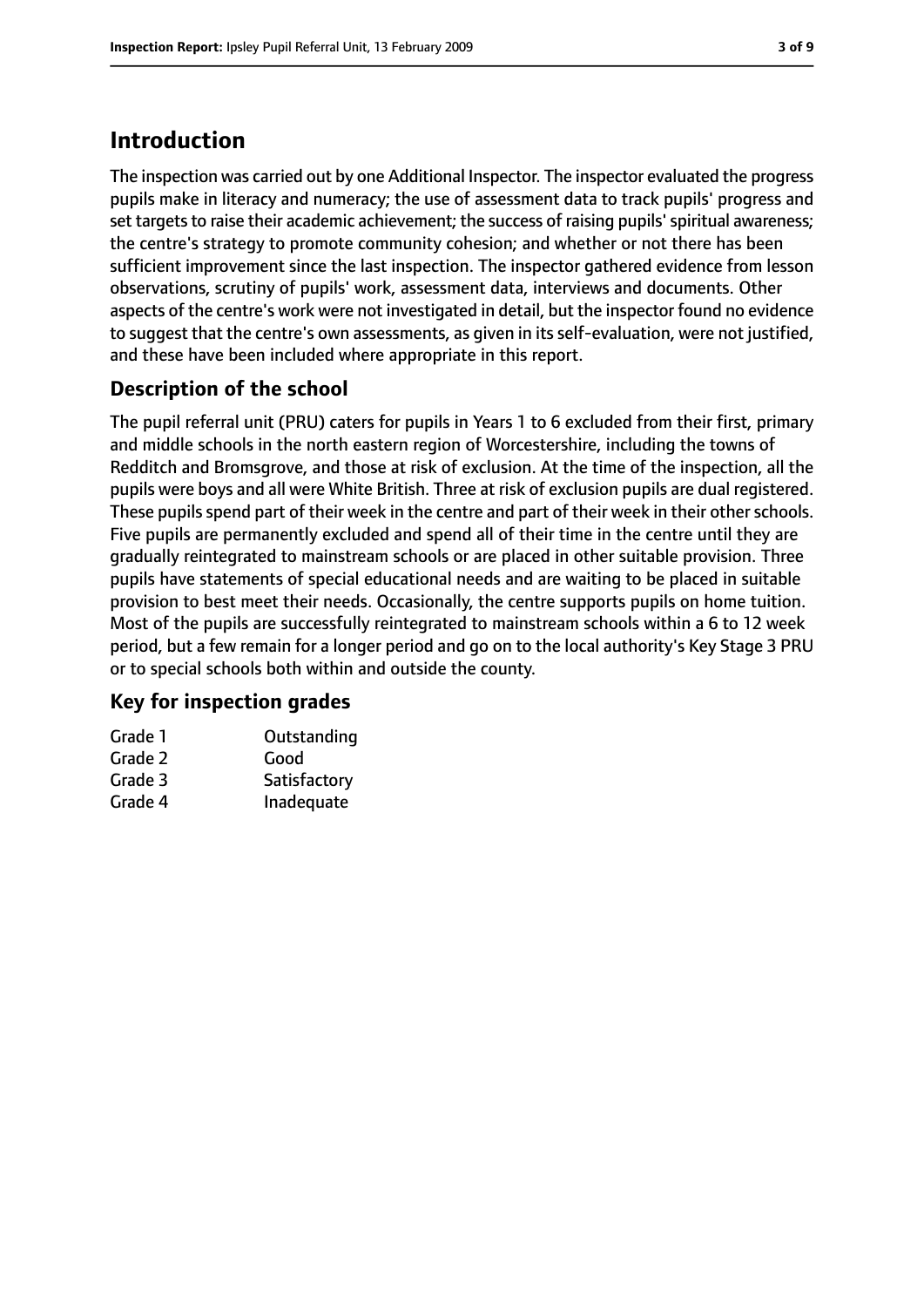#### **Overall effectiveness of the school**

#### **Grade: 2**

This is a good centre. Pupils enter it with significant gaps in their education. Often they are switched off from learning. Good assessment during their induction week shapes good individual plans for them. These plans are used effectively to equip the vast majority of pupils with the skills required to be quickly reintegrated back into mainstream schools and be successful. Effective therapeutic programmes support pupils in overcoming their emotional barriers to learning. Alongside these, tailored academic programmes, based on pupils' identified literacy and numeracy needs, accelerate their learning.

Most pupils who had poor attendance in their previous schools attend regularly, because they enjoy learning for the first time. Their behaviour improves very significantly as they learn to manage their outbursts of anger. Parents are overwhelmingly delighted with what the centre achieves for their children. One parent said, 'Ipsley PRU has become a beacon of hope in a sea of despair for our family. It provided immense support and understanding when my child was excluded from school.' Overall, attendance and behaviour are good and some pupils achieve 100% attendance. On rare occasions, pupils with statements for very complex emotional and behavioural needs are placed in the centre whilst the local authority seeks suitable provision for them. Occasionally, despite the good work of the centre, the attendance of these pupils deteriorates because of their severe and worsening emotional and mental health needs and this has an adverse impact on their achievement. Since the last inspection, the management committee has persistently raised thisissue with the local authority and its action has contributed to a review of the provision in the county for primary aged children with very complex emotional, behavioural and mental health needs. The outcome of this review is imminent.

Academic achievement is good for the majority of pupils. All short-stay pupils make good progress in English, mathematics, science and information and communication technology (ICT). However, their attainment overall remains below average, because of the significant gaps they have in their learning on entry to the centre. Good teaching and learning contribute to the good progressthe majority of pupils make. Relationships are excellent and a learning culture exists where pupils feel emotionally safe to take risks and are not embarrassed when they make mistakes. They soak up learning like a sponge through challenging and fun activities matched well to their needs. They benefit from the one-to-one attention they receive in lessons. In a mathematics lesson, pupils made good progress in naming shapes and identifying their properties. The pupils' confidence in these mathematical skills improves as a result of the encouragement and support they receive. Assessment on entry is used effectively to set pupils clear behavioural targets and these are regularly and frequently reviewed over time. Pupils' reading, writing and mathematical skills are also meticulously assessed on entry and information from this exercise is used well to set them catch-up programmes implemented daily at the end of their journal time and this contributes to their good gains in literacy and numeracy. However, there is no robust system to track pupils' academic progress in English and mathematics over time and pupils are not sufficiently involved in setting and reviewing their academic targets. For example, a pupil who, some weeks after being in the centre, says, 'I need to be better with my three-times table', does not have specific targets to support him with this.

The curriculum strikes a good balance between meeting pupils' emotional needs and raising their academic achievement. Art therapy using the sand tray gives pupils good opportunities to open up about their feelings and, as they do so, a burden for many of them is lifted and they gain confidence in themselves and their learning accelerates. The partnership between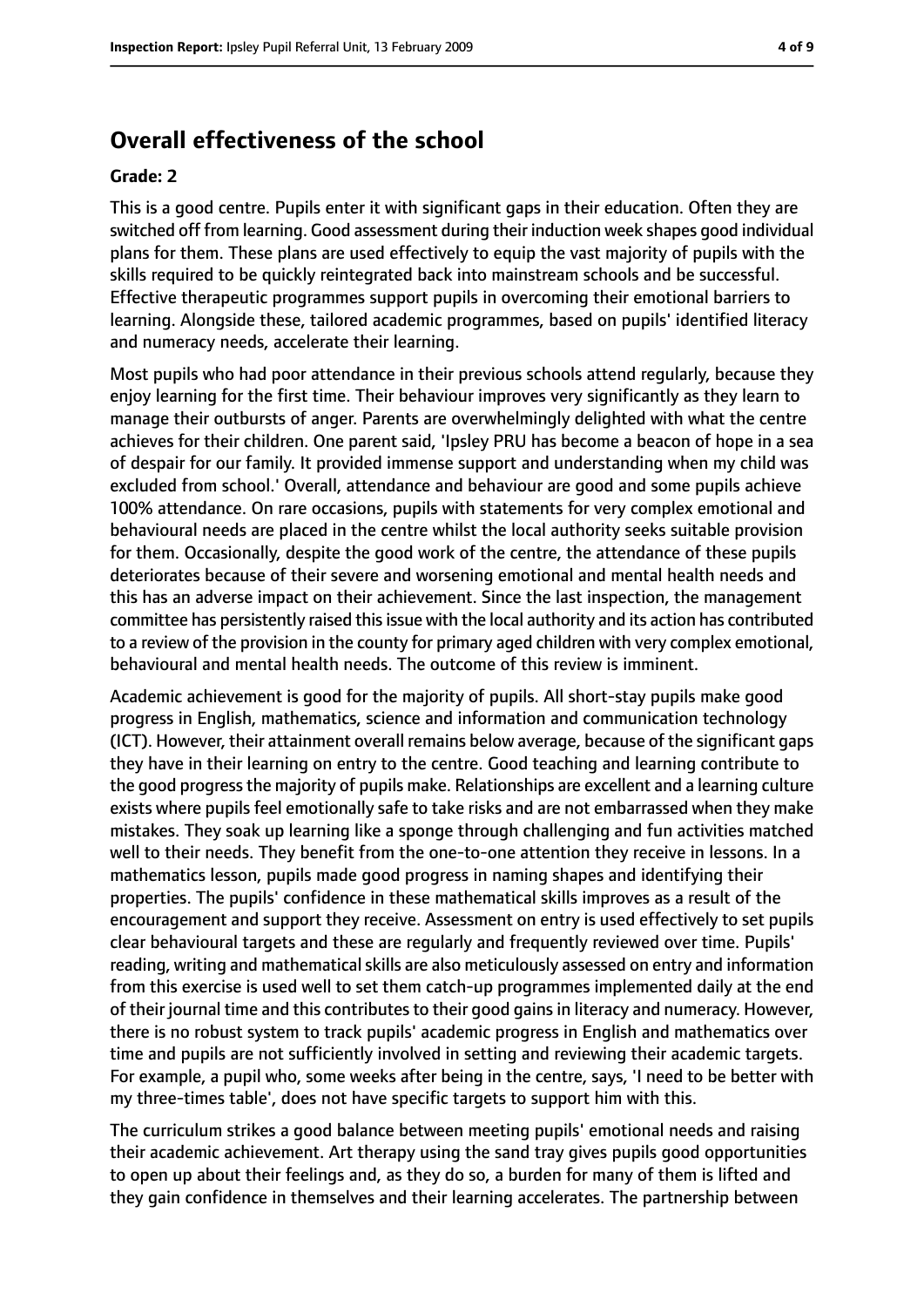school staff and the Child Adolescent and Mental Health Service (CAMHS) is outstanding and results in pupils receiving consistent therapy support which greatly benefits them. Good use is made of off-site resources to promote pupils' physical fitness and pupils greatly enjoy their regular swimming sessions. They are encouraged to eat healthy snacks and do so willingly because they recognise they are good for their fitness. Throughout all planned activities there is a focus on developing pupils' literacy and numeracy skills and they learn to manage money through enjoyable play activities.

The care, quidance and support the centre provides are good, as is pupils' personal development. The centre successfully tackles the deep-rooted unhappiness many pupils experience and builds them up to take responsibility for their actions and learning. Child protection procedures meet government guidelines and risk assessments, including that of pupils' challenging behaviours, are thorough and detailed. Pupils feel emotionally and physically safe. They have many opportunities to express how they feel and make a valuable contribution to effect change which benefits their educational provision. The spiritual, moral, social and cultural development of pupils is good. Through development of advocacy skills and learning the significance of the principles of equal opportunities, pupils begin to make a valuable contribution to support others through challenging discrimination, abuses and injustice. Alongside claiming their own human rights they begin to recognise that they have responsibilities for others. Their awareness of cultural diversity is a strong feature.

Senior leaders and all staff share a clear vision which focuses on putting young and vulnerable pupils back on the rails by engaging them with learning and convincing them that they can succeed in life. Self-evaluation is thorough and detailed and used effectively to inform action planning to raise achievement. Systems are in place for monitoring the centre's performance, but they are at too early a stage of implementation to fully evaluate their impact. Due to significant staff turbulence since the last inspection, particularly of the leadership of the centre, some improvements have been slowed. There is, though, evidence that certain actions are having a positive impact. For example, the planning to improve ICT has significantly benefited the pupils. In addition the increased involvement of the management committee in questioning the need to improve the referral process has contributed to the local authority conducting a review of the provision for young pupils with complex emotional and behavioural difficulties. The leadership has thought imaginatively about what community cohesion means in the context of the provision it offers. It is largely successful in enabling disaffected and unhappy pupils to blossom and join in activities with their peers in mainstream settings. A significant strength is the centre's outreach work in training and supporting mainstream teachers to become more skilful in managing challenging behaviour and reducing the number of exclusions throughout the north eastern part of the county. Improvements since the last inspection, in difficult circumstances, are good as is the capacity for further improvement.

#### **What the school should do to improve further**

- Improve the tracking of pupils' progress in English and mathematics and engage pupils directly in the setting of their academic targets to raise their achievement.
- Work in partnership with the local authority to improve the attendance of all pupils, particularly the attendance of pupils with statements for complex emotional and behavioural difficulties, in order to raise their achievement.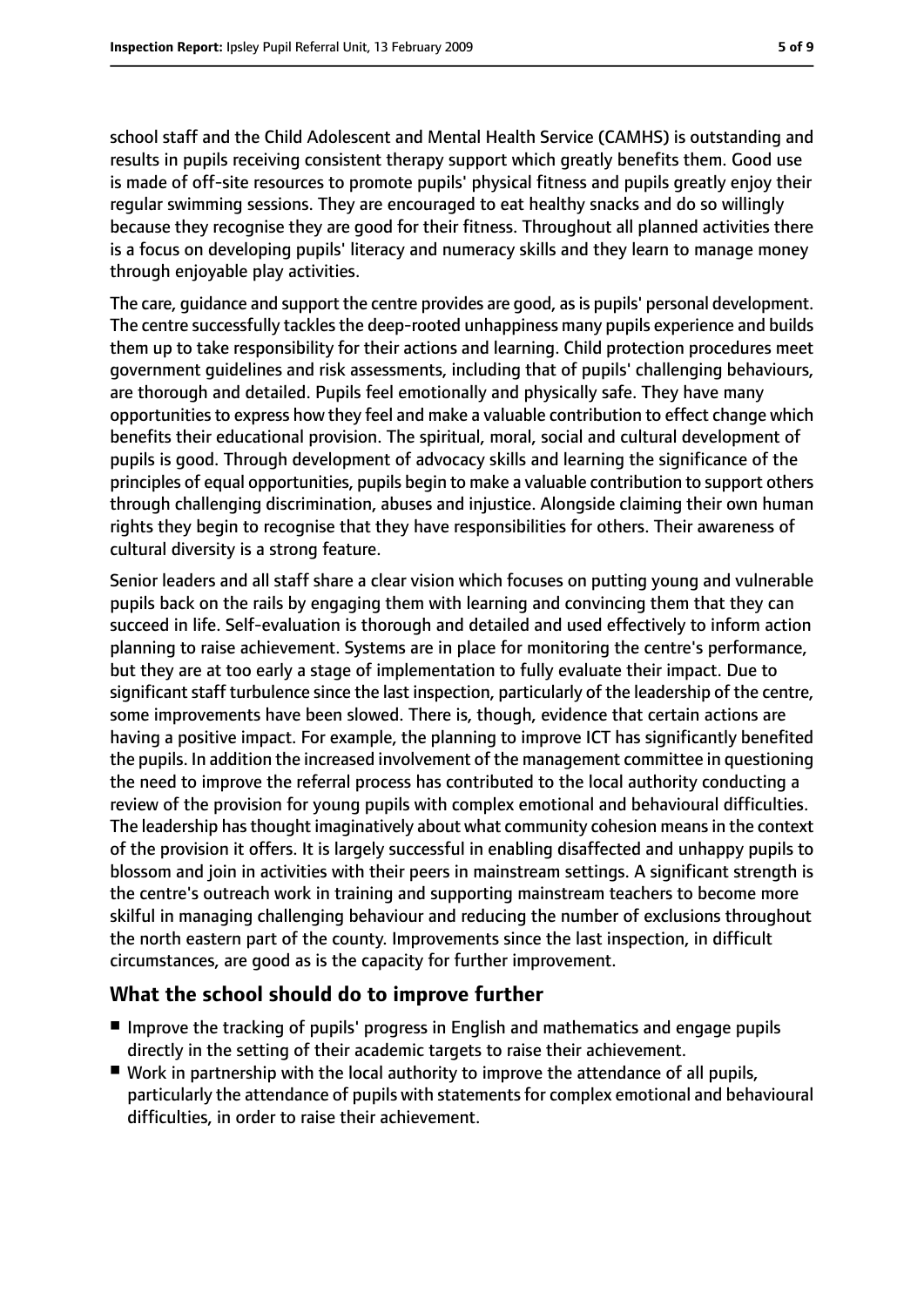**Any complaints about the inspection or the report should be made following the procedures set out in the guidance 'Complaints about school inspection', which is available from Ofsted's website: www.ofsted.gov.uk.**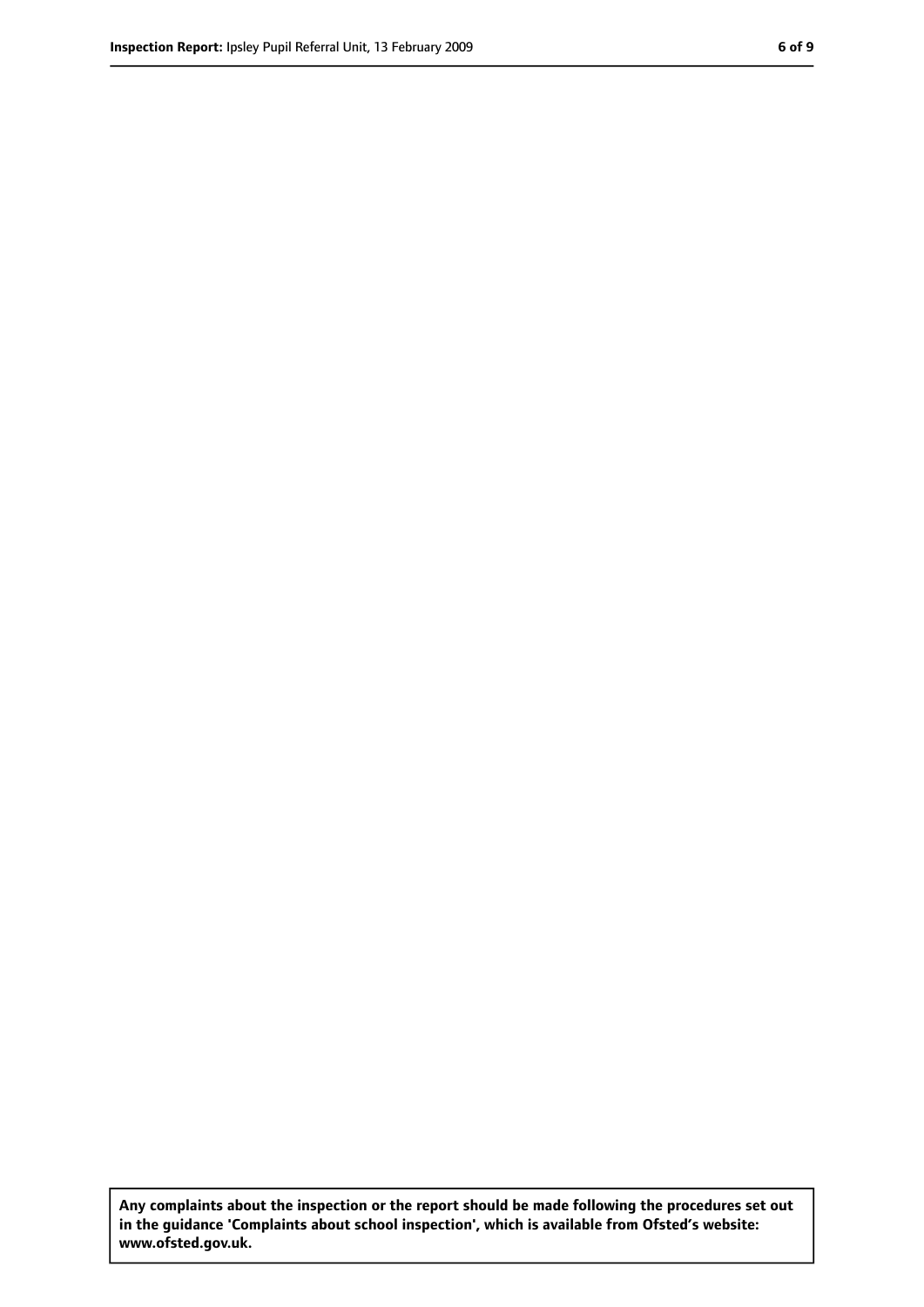# **Inspection judgements**

| ˈ Key to judgements: grade 1 is outstanding, grade 2 good, grade 3 satisfactory, and | <b>School</b>  |
|--------------------------------------------------------------------------------------|----------------|
| arade 4 inadequate                                                                   | <b>Overall</b> |

#### **Overall effectiveness**

| How effective, efficient and inclusive is the provision of<br>education, integrated care and any extended services in meeting the<br>needs of learners? |     |
|---------------------------------------------------------------------------------------------------------------------------------------------------------|-----|
| Effective steps have been taken to promote improvement since the last<br>inspection                                                                     | Yes |
| How well does the school work in partnership with others to promote learners'<br>well being?                                                            |     |
| The capacity to make any necessary improvements                                                                                                         |     |

#### **Achievement and standards**

| How well do learners achieve?                                                                                 |  |
|---------------------------------------------------------------------------------------------------------------|--|
| The standards <sup>1</sup> reached by learners                                                                |  |
| How well learners make progress, taking account of any significant variations  <br>between groups of learners |  |
| How well learners with learning difficulties and/or disabilities make progress                                |  |

#### **Annex A**

<sup>&</sup>lt;sup>1</sup>Grade 1 - Exceptionally and consistently high; Grade 2 - Generally above average with none significantly below average; Grade 3 - Broadly average to below average; Grade 4 - Exceptionally low.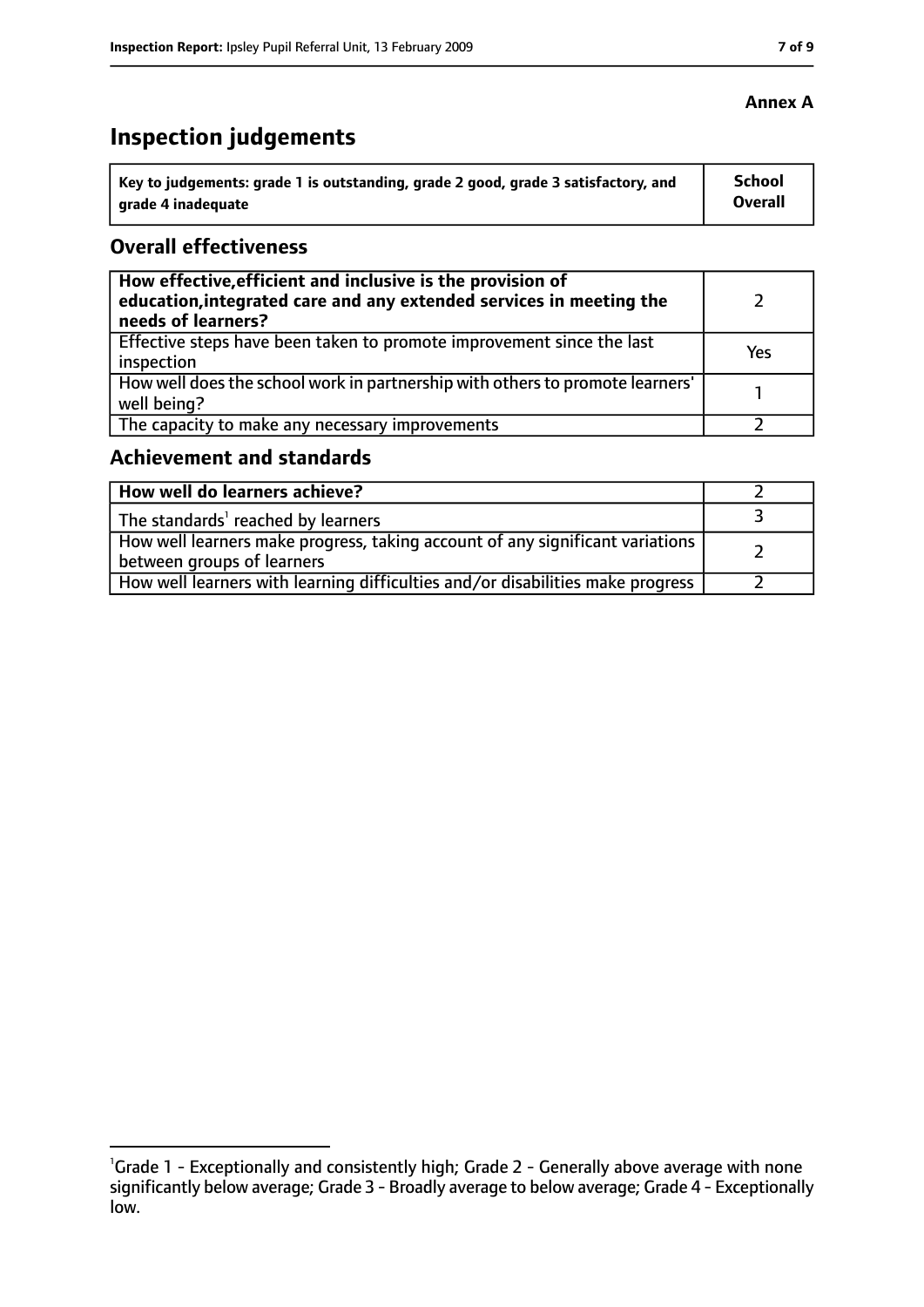## **Personal development and well-being**

| How good are the overall personal development and well-being of the<br>learners?                                 |  |
|------------------------------------------------------------------------------------------------------------------|--|
| The extent of learners' spiritual, moral, social and cultural development                                        |  |
| The extent to which learners adopt healthy lifestyles                                                            |  |
| The extent to which learners adopt safe practices                                                                |  |
| The extent to which learners enjoy their education                                                               |  |
| The attendance of learners                                                                                       |  |
| The behaviour of learners                                                                                        |  |
| The extent to which learners make a positive contribution to the community                                       |  |
| How well learners develop workplace and other skills that will contribute to<br>their future economic well-being |  |

# **The quality of provision**

| How effective are teaching and learning in meeting the full range of<br>learners' needs?              |  |
|-------------------------------------------------------------------------------------------------------|--|
| How well do the curriculum and other activities meet the range of needs and<br>interests of learners? |  |
| How well are learners cared for, quided and supported?                                                |  |

## **Leadership and management**

| How effective are leadership and management in raising achievement<br>and supporting all learners?                                              |     |
|-------------------------------------------------------------------------------------------------------------------------------------------------|-----|
| How effectively leaders and managers at all levels set clear direction leading<br>to improvement and promote high quality of care and education |     |
| How effectively leaders and managers use challenging targets to raise standards                                                                 | 3   |
| The effectiveness of the school's self-evaluation                                                                                               |     |
| How well equality of opportunity is promoted and discrimination eliminated                                                                      |     |
| How well does the school contribute to community cohesion?                                                                                      |     |
| How effectively and efficiently resources, including staff, are deployed to<br>achieve value for money                                          |     |
| The extent to which governors and other supervisory boards discharge their<br>responsibilities                                                  |     |
| Do procedures for safeguarding learners meet current government<br>requirements?                                                                | Yes |
| Does this school require special measures?                                                                                                      | No  |
| Does this school require a notice to improve?                                                                                                   | No  |